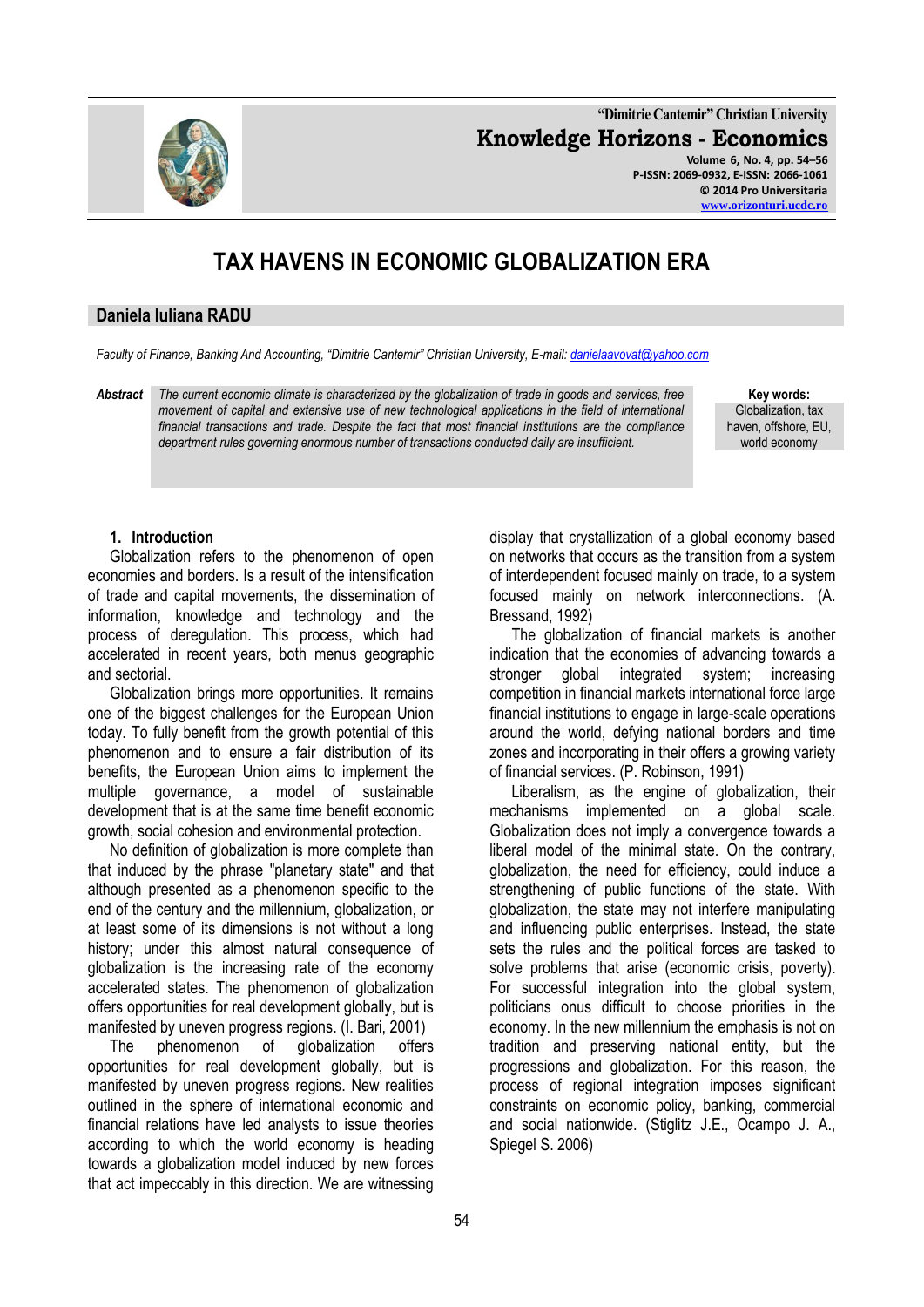### **2. The financial globalization impact on tax havens**

The global economy is a system of fundamental components, integrationist national economies and economic organizations, and the element derived connection such as international economic relations and international market. (S. Dumitrescu, A. Bal, 1999)

The main characteristics of tax havens are:

1. Taxation little or no - most countries considered tax havens are not imposing any form of taxation or, if necessary, it is performed in a reduced form and only on certain types of income.

2. Banking secrecy - even if, in general secret banking is hardly penetrated in practice states do not protect the data in case of an investigation requested by a foreign government; Instead tax haven states categorically refuses to disclose such information in any situation.

3. Relative importance of banking activity - activity tax havens evolve due to the presence of foreign banks, this activity generates income in the form of fees and taxes on financial institutions symbolic. Such foreign bank accounts in tax havens jurisdictions are significantly higher than bank accounts in foreign countries that are not tax havens.

4. Means of modern communication - a key element for the existence of a state tax haven consists excellent communication systems linking the territories of the major countries from which capital flows or where to go with these financial flows.

5. Lack of control over currency - General rule, tax havens exercise control double currency that distinguishes between residents and nonresidents and between local currency and foreign currency, meaning that monetary and exchange rate subject control only residents of the State tax haven nonresidents not citizens.

6. Promotional advertising - all countries see the financial activity tax haven a relatively stable source of income and seeks to actively promote and in this way the tax havens favor the interests of those investors looking to recycle the money and will not pay profits or income taxes. (St. Popa, A. Cucu, 2000)

Financial globalization is based on important developments of national financial systems: openness, deregulation and increased sensitivity to market risks of financial intermediaries that constitute conditions permissive unification of financial markets. The international financial market financing represents all short, medium and long term, advanced to borrowers outside their home country. The existence of tax havens decisively alters the functioning principle of tax residence, but using this principle of tax havens affect the redistribution of profits from investments. Thus, tax havens directly involved in the distribution and

allocation of profits just because they suffer as little tax. Offshore territories are increasingly using the principle of tax residence to attract implantation of commercial entities to develop relationships economic, usually by non-residents (C. G. Buzan, 2011).

Free access of goods, combined with the liberal regime of taxes on profits represents favorable conditions to attract foreign capital in areas considered tax havens. These are necessary conditions to stimulate foreign investment in the era of economic globalization.

The appearance of tax havens was determined, in some cases, lack of internal resources, offset by the authorities by providing tax breaks companies and financial institutions concerned, in order to attract their territory. Thus, in the context of economic and financial globalization, developed countries base their anticipation budget revenues collected as taxes and duties on goods and capital flows.

Natural tendency of lowering taxes to increase competitiveness implies the strengthening measures to combat tax evasion, control and thorough collection of taxes. It is evident that through the tax system, the European Union member states seeking to avoid unfair competition between them, in a period in which the tax is imposed financial globalization more and more. Tax havens offer foreign investors a very attractive tax level. Besides this, there are many non-tax features designed to attract investment and boost economic activity. The higher tax havens, hosting about 1% of the world (excluding the U.S. population), generating 2.3% of global GDP, attracting 5.7% of foreign employees and 8.4% of tangible assets of U.S. companies.

Tax havens are characterized by an average annual rate of growth of GDP per capita by 3.3% between the years 1982 to 2000, economic activity in tax haven states, among other things, stimulating economic and financial activities in neighboring countries. Offset current tax in Europe is not only alarming loss of government revenue, but also a threat to maintaining the European social model, which is based on providing quality public services available to all. This gap threatens the proper functioning of the single market and affects the efficiency and fairness of tax systems in the EU. Loss of income causes further increase the deficit and debt levels in all Member States, even at the most important to tackle the crisis. Because tax evasion and tax avoidance, boosting funds available for public investment, growth and employment fall.

This occurs at the time of the worst economic crisis, financial and social in decades, the automatic stabilization mechanisms of the welfare state is more important than ever to ensure economic growth and social cohesion.